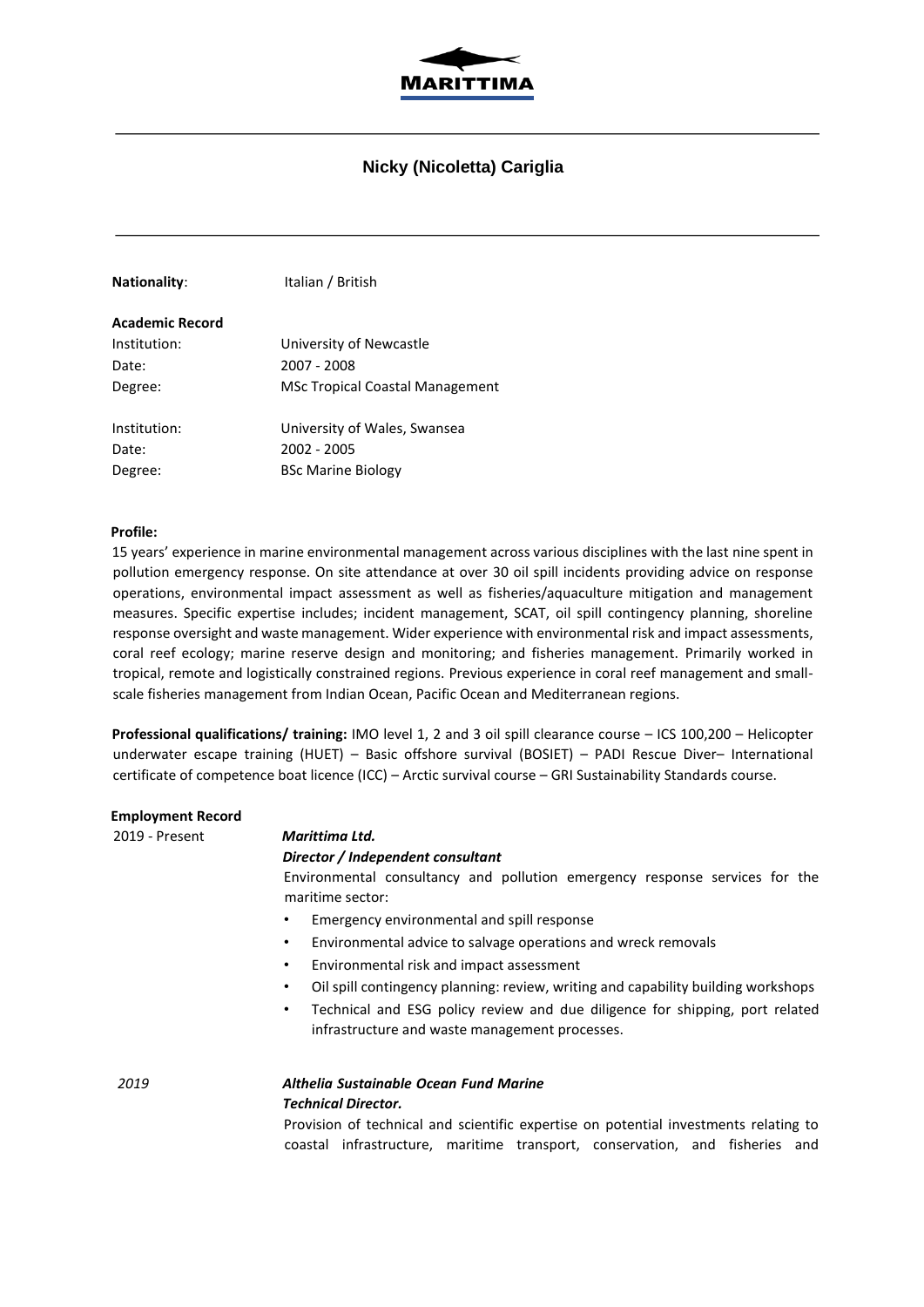

aquaculture. Tasks include pre-investment advice and technical due diligence as well as environmental and social due impact monitoring throughout the projects. Development of internal ESG standards matrix.

| 2017 - 2019 | <b>ITOPF Ltd.</b>                                                                                                                                                                                                                                                                                                                                                                                                                                                                                                                                                                                                         |
|-------------|---------------------------------------------------------------------------------------------------------------------------------------------------------------------------------------------------------------------------------------------------------------------------------------------------------------------------------------------------------------------------------------------------------------------------------------------------------------------------------------------------------------------------------------------------------------------------------------------------------------------------|
|             | <b>Senior Technical Adviser</b>                                                                                                                                                                                                                                                                                                                                                                                                                                                                                                                                                                                           |
|             | As part of the Europe, Middle East and Africa team, responsible for training and<br>mentoring junior technical staff in their roles. Provided a high level of support to the<br>technical management team, and actively contributed to the delivery of ITOPF's<br>strategic objectives.                                                                                                                                                                                                                                                                                                                                   |
| 2012 - 2017 | <b>ITOPF Ltd.</b>                                                                                                                                                                                                                                                                                                                                                                                                                                                                                                                                                                                                         |
|             | <b>Technical Adviser</b>                                                                                                                                                                                                                                                                                                                                                                                                                                                                                                                                                                                                  |
|             | Provision of technical advice during oil spills;<br>$\bullet$                                                                                                                                                                                                                                                                                                                                                                                                                                                                                                                                                             |
|             | Involved in liaison and communication between all stakeholders;<br>٠                                                                                                                                                                                                                                                                                                                                                                                                                                                                                                                                                      |
|             | Monitoring overall response and issuing daily SITREPs;<br>$\bullet$                                                                                                                                                                                                                                                                                                                                                                                                                                                                                                                                                       |
|             | Provision of inputs on the design, implementation and analysis of post spill<br>٠<br>environmental monitoring and remediation;                                                                                                                                                                                                                                                                                                                                                                                                                                                                                            |
|             | Fisheries and aquaculture related oil spill contingency planning and<br>$\bullet$<br>assessment. Provision of advice on fisheries and aquaculture impacts within<br>the framework of the IMO international liability and compensation regimes.<br>Principal author for IOPC guidelines "Managing fisheries during an oil spill";<br>Development and delivery of training courses and workshops for<br>$\bullet$<br>and<br>governmental, inter-governmental<br>non-governmental<br>organisations on various aspects of maritime pollution;<br>Conducted risk assessments on vessel groundings and salvage operations.<br>٠ |
| 2011 - 2012 | <b>MRAG Ltd</b>                                                                                                                                                                                                                                                                                                                                                                                                                                                                                                                                                                                                           |
|             | <b>Fisheries Consultant</b><br>Provision of advice on development of marine environmental monitoring<br>programmes including data analysis, report production and GIS mapping. Managed<br>all elements of various fisheries observer programmes and sat on a number of<br>technical committees.                                                                                                                                                                                                                                                                                                                           |
|             | Authored tenders, scientific reports, Environmental Statements and non-technical<br>summaries                                                                                                                                                                                                                                                                                                                                                                                                                                                                                                                             |
| 2009 - 2010 | <b>Government of Maldives/World Bank</b><br><b>Consultant (Maldives Environmental Monitoring Programme)</b><br>Responsible for the coordination, strengthening and implementation of national coral<br>reef monitoring programme including development of community-based indicators<br>and protocols. Training of junior employees in underwater survey techniques and<br>coral reef species identification. Authoring of coral reef status reports.                                                                                                                                                                     |
| 2006 - 2009 | <b>Coral Cay and Frontier</b><br><b>Science Officer</b><br>Periodic expedition deployments for NGOs training volunteers in underwater survey<br>techniques for coral reef monitoring and MPA effectiveness in Philippines and Fiji.                                                                                                                                                                                                                                                                                                                                                                                       |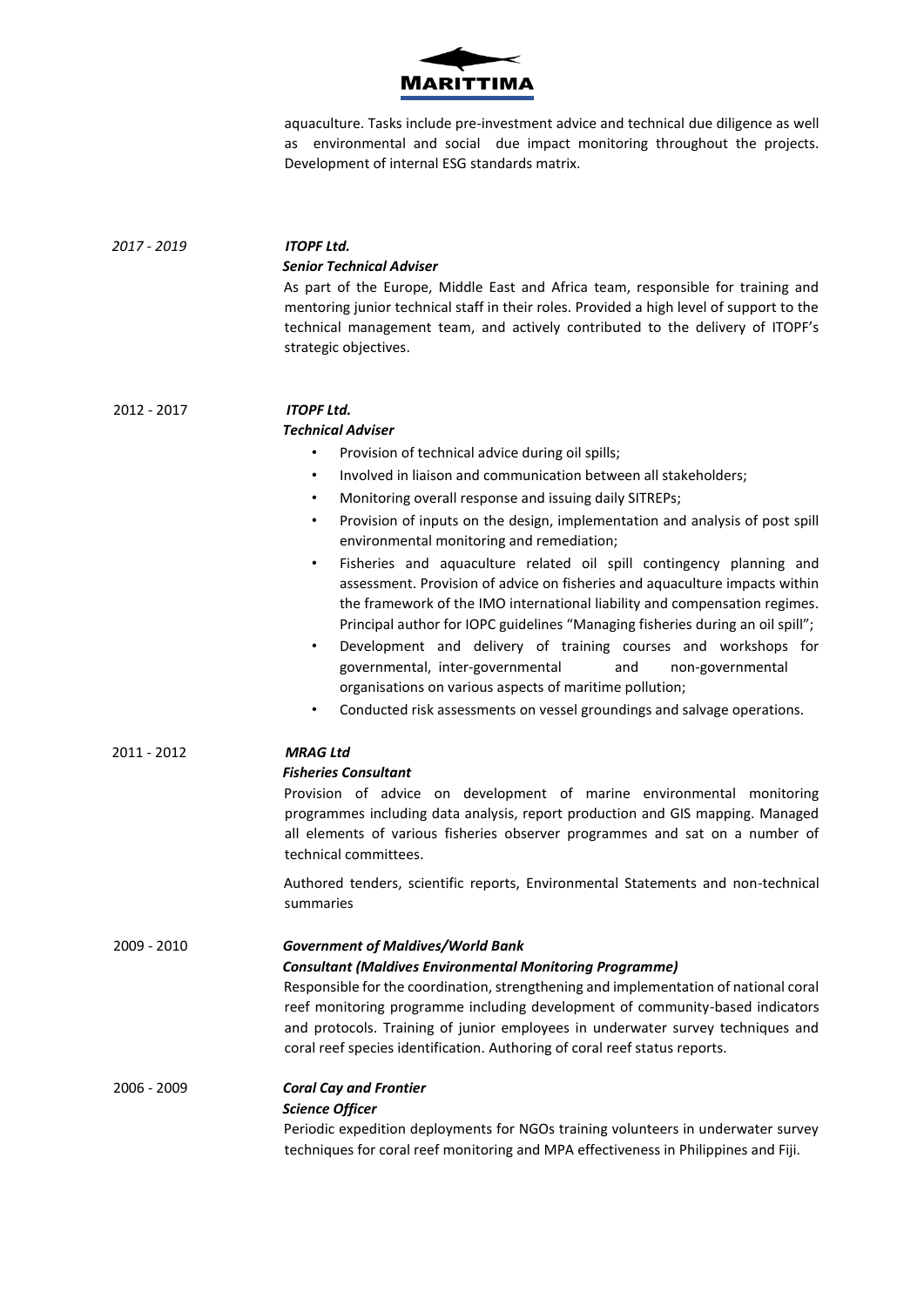

# Selected project and spill experience (further examples available upon request):

| Country /<br>Region | Date          | Project                                                                                                                                                                                                                                                                                                                                                                                                                                                                                                                                                                                                                                                  |
|---------------------|---------------|----------------------------------------------------------------------------------------------------------------------------------------------------------------------------------------------------------------------------------------------------------------------------------------------------------------------------------------------------------------------------------------------------------------------------------------------------------------------------------------------------------------------------------------------------------------------------------------------------------------------------------------------------------|
| Sri Lanka           | 2021          | Waste management adviser for salvors on a debris retrieval project following a<br>containership fire and wreck. Developing, implementation and oversight of waste<br>management operations from debris retrieval operations associated with container<br>debris around the wreck. Large focus on dissemination of accurate and realistic<br>information, undertaking risk assessment of likely nature of waste to inform<br>development of appropriate and proportionate waste management strategy.<br>Challenges in determining likelihood of retrieval of DG given fire and subsequent<br>submersion and building political consensus of actual risks. |
| Desk-based          | 2021          | Environmental and social risk and impact evaluation for wreck removal options for a<br>sunken jack-up rig in Malaysia. Initial assessment to systematically quantify risks,<br>impacts and opportunities for various removal options.                                                                                                                                                                                                                                                                                                                                                                                                                    |
| Desk-based          | 2021          | Lead author on technical RFP from Mauritian government for a comprehensive and<br>detailed claims analysis and environmental and socio-economic impact assessment in<br>the aftermath of WAKASHIO. The technical proposal was the highest scoring bid<br>amongst several consortia of established, large organisations. The financial proposal<br>was also the most competitive. At the time of writing, final award is still outstanding.                                                                                                                                                                                                               |
| Scotland, UK        | 2020          | Environmental adviser to salvors on grounded vessel KAAMI. Complicated cargo of SRF<br>pellets. (cargo with value, transported as waste under Basel Convention). Development<br>of dynamic and bespoke counter pollution plans due to erratic behaviour of soaked<br>pellets. Development and implementation of bespoke waste storage plan once<br>offloaded due to self-heating properties. Consideration of final processing a key<br>concern due to soaking in seawater and changes in calorific value.                                                                                                                                               |
| Italy               | 2020          | Socio-economic damage assessment to several mussel farms following the refloating<br>attempt of a grounded ferry in Sardinia.                                                                                                                                                                                                                                                                                                                                                                                                                                                                                                                            |
| Italy               | 2019-<br>2020 | CDRY BLUE -appointed by salvors to act as environmental adviser, government liaison<br>and develop appropriate anti-pollution contingency measures during debunkering<br>operations.                                                                                                                                                                                                                                                                                                                                                                                                                                                                     |
| <b>USA</b>          | 2019          | SCAT Coordinator and temporary Environment Unit lead for GMS on GOLDEN RAY<br>response. Coordinated field teams as well as provide input and writeup best<br>management practices (BMPs), shoreline treatment recommendations (STRs), waste<br>management plan and sampling plan.                                                                                                                                                                                                                                                                                                                                                                        |
| <b>Bahamas</b>      | 2019-<br>2020 | SCAT team lead for response to South Riding Point post-Dorian oil spill. Unique nature<br>of contamination (widespread throughout Caribbean pine forest and elevation due to<br>transportation of oil by hurricane). Implemented a modified version of SCAT to suit<br>local conditions.                                                                                                                                                                                                                                                                                                                                                                 |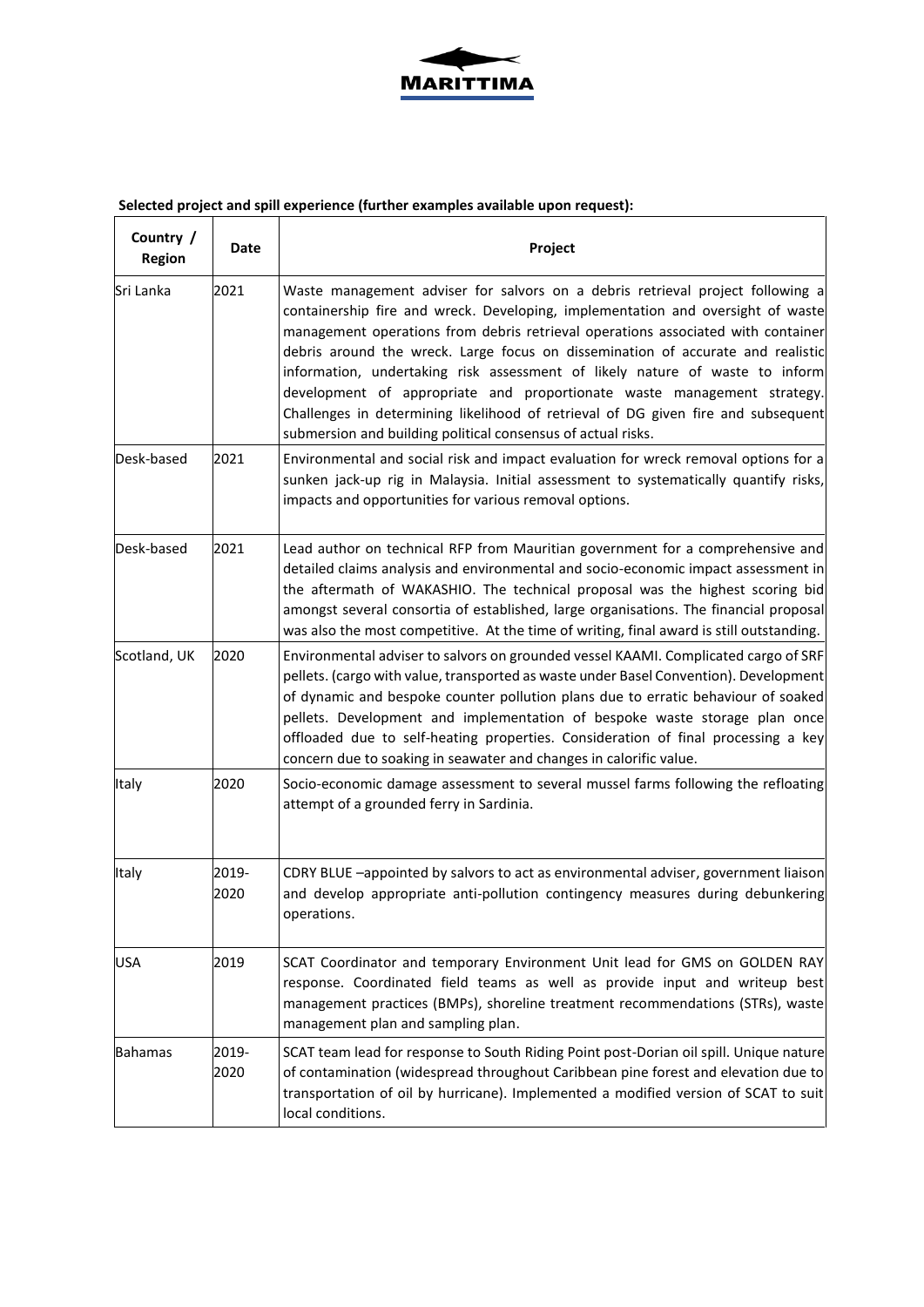

| Country /<br><b>Region</b>      | Date          | Project                                                                                                                                                                                                                                                                                                                                                                            |
|---------------------------------|---------------|------------------------------------------------------------------------------------------------------------------------------------------------------------------------------------------------------------------------------------------------------------------------------------------------------------------------------------------------------------------------------------|
| <b>Bahamas</b>                  | 2019          | Technical due diligence and feasibility assessment for port reception facility to process<br>MARPOL Annex I and Annex IV waste within Port of Freeport.<br>Undertaken on behalf of potential investors.                                                                                                                                                                            |
| Solomon<br>Islands              | 2019          | HFO spill on remote island in the Solomon Islands. Considerable logistical constraints<br>due to remoteness. Local tribal sensitivities key factor in response organisation and<br>incident management. Considerable need for improvisation for shoreline clean-up<br>operations on account of scarcity of resources.                                                              |
| Netherlands                     | 2018          | HFO spill from a products tanker. Spill occurred within the third Botlek of Rotterdam<br>port. Significant risk to industrial operations and subsequent risk of closing down<br>activities reliant on water intake. Considerable component relating to oiled wildlife<br>and wildlife rehabilitation.                                                                              |
| Togo                            | 2018          | HFO spill – first recorded incidence of spilled oil stranding ashore in the country.<br>Provided training to workforce and training on manual recovery techniques.<br>Monitored beach seining operations to determine degree of impact to normal fishing<br>operations.                                                                                                            |
| Greece                          | 2017          | Spill of IFO 180 from a grounded passenger ferry on an island during the peak tourism<br>season. Challenges associated with return of ferry to Piraeus for repairs due to<br>coinciding with a large spill in the Piraeus area. Initially, attempts to attribute spill to<br>passenger ferry was a challenge.                                                                      |
| Taiwan,<br>Province of<br>China | 2017          | Environmental risk assessment of proposed salvage options for a sunken wreck.<br>Liaising with divers, salvage experts and visual analysis of underwater video footage<br>to develop a semi-quantitative risk matrix including a variety of socio-environmental<br>indicators.                                                                                                     |
| Turkey                          | 2016-<br>2017 | On site attendance for a spill of HFO from a grounded tuna carrier vessel in a highly<br>touristic location. Close liaison with the Turkish authorities. Issues included; mitigation<br>options for the numerous sea bass and bream farms and bluefin tuna ranches.<br>Outlined response options during severe weather (gales and snow) and conducted<br>environmental monitoring. |
| Brazil                          | 2016          | Environmental characterisation of the Santos estuary. Following several very small<br>spills of fuel from bunkering ships undertook an environmental assessment to identify<br>sources of chronic pollution within the estuary, determine general condition of<br>mangroves throughout the estuary and map the coastline type and sensitivities.                                   |
| Chile                           | 2016          | Spill of very high density but low viscosity slurry oil. Issues with submerged oil<br>response and selecting appropriate vacuums/pumps. Issues with fragmentation and<br>underwater containment.                                                                                                                                                                                   |
| Mexico                          | 2015          | Development of oil spill contingency measures following the grounding of a bulk<br>carrier vessel. Oversight of collection of environmental samples to establish baseline<br>conditions.                                                                                                                                                                                           |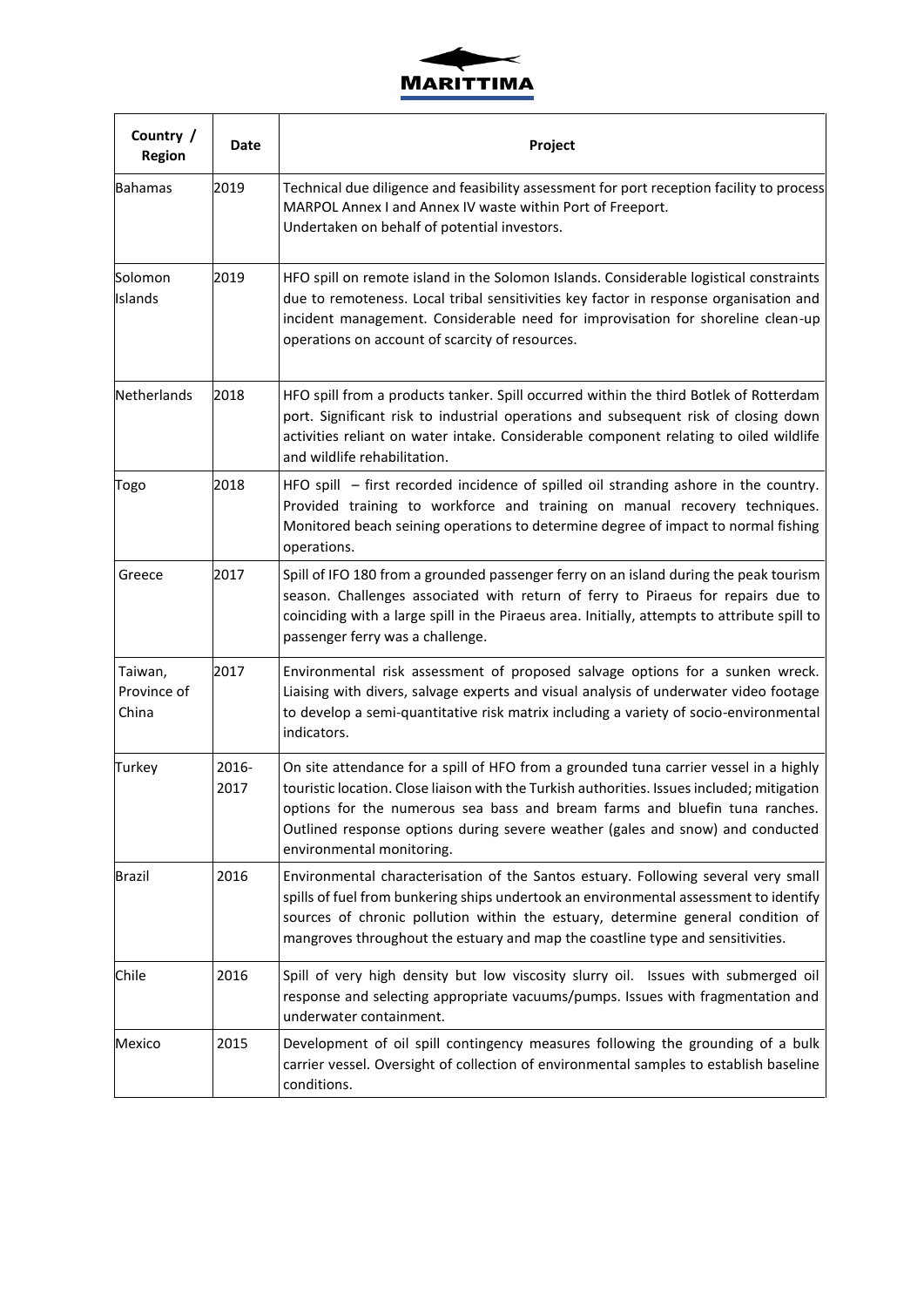

| Country /<br>Region | Date          | Project                                                                                                                                                                                                                                                                                                                                                                                                                                                                                                                                         |
|---------------------|---------------|-------------------------------------------------------------------------------------------------------------------------------------------------------------------------------------------------------------------------------------------------------------------------------------------------------------------------------------------------------------------------------------------------------------------------------------------------------------------------------------------------------------------------------------------------|
| Spain               | 2015          | Provision of technical advice in relation to a spill of asphalt within the port of Huelva.<br>Neutrally buoyant/negatively buoyant product posed challenges in terms of recovery<br>and contamination assessment.                                                                                                                                                                                                                                                                                                                               |
| Japan               | 2014          | A continuous release of HFO within the Bay of Tokyo from a sunken vessel which lasted<br>12 weeks. Numerous fisheries and mariculture issues on both the east and western<br>side of the Bay. Considerable logistical issues in managing the response due to<br>distances involved. Assessment of large quantities of oiled and unoiled fishing gear as<br>well assessment of complex fisheries claims associated with the highly varied fisheries<br>activities undertaken within the Bay of Tokyo                                             |
| <b>Brazil</b>       | 2014          | Response to an IFO spill following an explosion on an LNG vessel caused by an overflow<br>of firefighting water. Provision of oversight of shoreline clean-up operations.<br>Development of terms of reference for a large-scale fisheries economic impact and<br>characterisation study for Santos Bay as well as coordination and oversight of the<br>project.                                                                                                                                                                                |
| Philippines         | 2013          | HFO spill resulting from a ferry which sunk following a collision resulting in<br>considerable loss of life. Subsequently, significant economic - fisheries issues due to<br>oil stranding within a lagoon where local communities were reliant on subsistence<br>fishing. Organised and oversaw entire response; sourced and improvised equipment,<br>trained personnel and reported to authorities. Implemented a post-spill monitoring<br>project using local academics to monitor impacts of the spill on mangroves and local<br>fisheries. |
| UK                  | 2011          | IOTC and ICCAT Regional Observer Programme to monitor at sea transhipments<br>Client: IOTC and ICCAT<br>Management and implementation of the operational aspects of the IOTC and ICCAT<br>Regional Observer Programme to monitor transhipments at sea. Responsible for<br>reviewing and analysing observer reports and databases and providing regular status<br>reports.                                                                                                                                                                       |
| <b>Maldives</b>     | 2009-<br>2010 | EIA for unlicensed sea cucumber (Holothuria scabra) farm in Noonu atoll, Maldives.<br>Retrospective attempt to quantify environmental and social impacts of a long<br>established, sea cucumber farm; Assessment of impacts to gain information on<br>developing a framework for the licensing of similar private ventures within the<br>Maldives                                                                                                                                                                                               |

## **Selected Meetings, Working Groups, Conferences and Workshops delivered:**

- JNCC UK dispersants workshop Edinburgh, 2018
- Global Initiative for West and Central Africa (GI-WACAF) and Global Initiative for Southeast Asia (GI-SEA). The GI-WACAF and GI-SEA programmes are a cooperation between the International Maritime Organisation (IMO) and the industry association, IPIECA. As part of her role as technical adviser, Nicky has designed and delivered several courses related to the activities of these programmes:
	- o Ivory Coast GI-WACAF regional workshop on OPRC implementation, 2017.
	- o Namibia sub-regional workshop on implementing an incident management system (IMS), 2016.